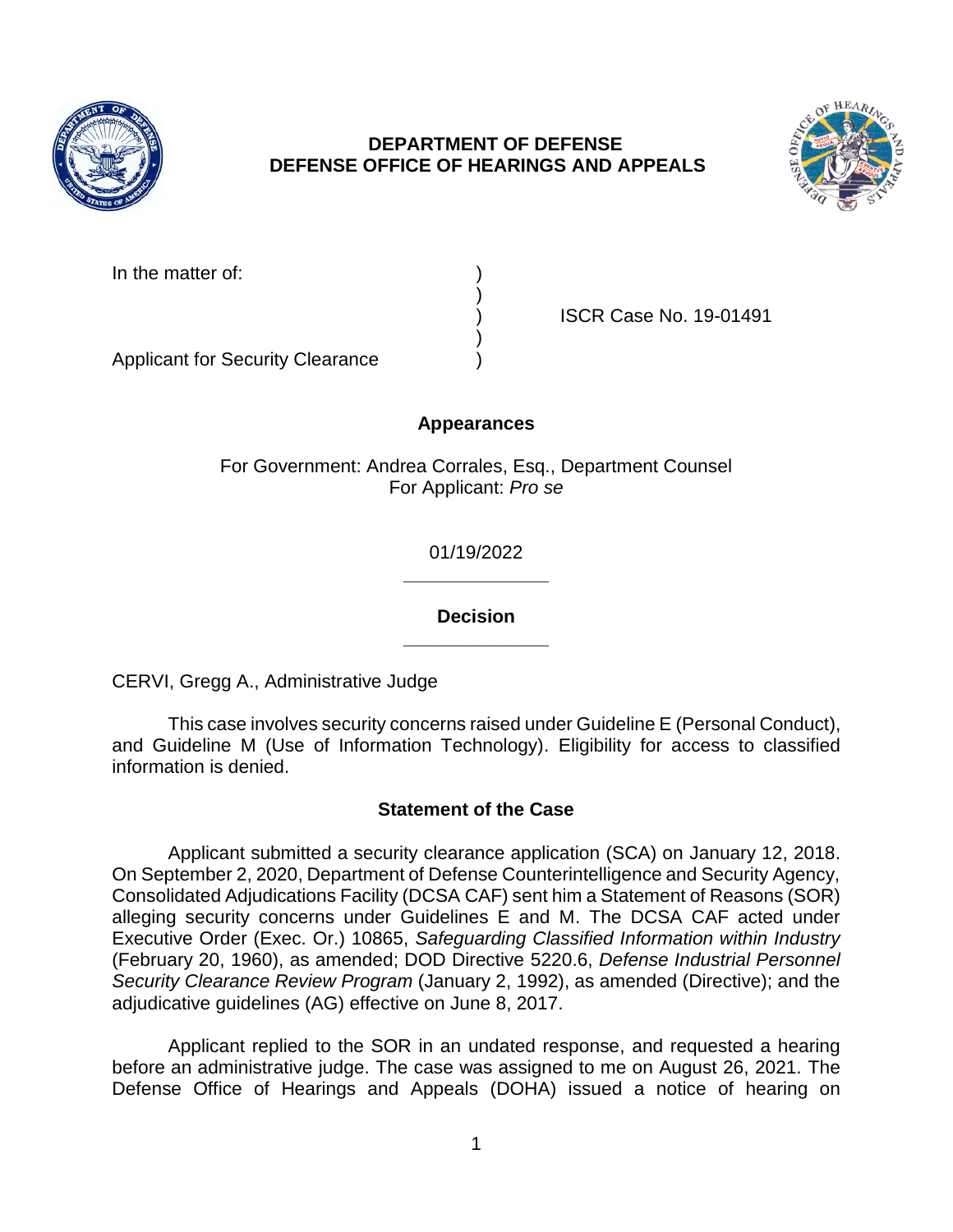September 9, 2021, and the hearing was convened on September 17, 2021. A witness for the government testified, and Government Exhibits (GE) 1 through 8 were admitted in evidence. Applicant testified and submitted Applicant's Exhibit (AE) A, which was admitted. DOHA received the hearing transcript (Tr.) on September 27, 2021.

#### **Findings of Fact**

 Applicant is a 38-year-old training and development specialist, employed by a to March 2017, until he was terminated for violating timekeeping and information systems security policies. He was also employed as a United States Secret Service uniformed division officer from 2008 to 2010. He received a bachelor's degree in 2006. He married in 2008 and divorced in 2014. He remarried in November 2018. He has three children, defense contractor. He previously worked for another defense contractor from April 2016 ages 18 months, 10, and 14 years old. He holds a top secret security clearance.

 The SOR alleges under Guideline E that Applicant was terminated from his employment with a government contractor in March 2017 for violating timekeeping and information systems security policies. Under Guideline M, the SOR cross-alleges Applicant's termination for violating information systems security policy. Applicant initially admitted the Guideline E allegation, but denied the Guideline M allegation. At the hearing, he changed his answer on the Guideline M allegation to "admit."

 Applicant was employed by a company that directly supported another government agency, by researching classified computer databases in a sensitive compartmented information facility (SCIF) in which he was required to "badge in" to gain access. All work had to be conducted in the SCIF. Applicant was to account for his time and attendance by logging his work time daily on an unclassified computer database, in 15-minute increments. The timekeeping program could be accessed anywhere on a personal computer, including at Applicant's home. The system employed a unique username and password, and only the employee was permitted to sign in and use the system. If an employee could not enter the data, he was required to call or email his supervisor, or send a note through the timekeeping system. The employee's input would be used to charge the government customer under the contract. Applicant was also required to report his time on a classified system in the SCIF, to include noting on the government customer's calendar when he expected to be out of the office or unable to work normal work hours. Employees were required to keep the calendar updated. Applicant was trained on the timekeeping system and information security requirements.

 In late 2016, the government supervisor in the SCIF notified Applicant's senior program manager of concerns over Applicant's extended breaks and arriving to work late or leaving early. The manager asked the SCIF supervisors to make notes and observe Applicant's conduct. It was discovered that between January and February 2017, Applicant falsified his timecard by logging work that was not performed for seven days. The missed work was improperly billed to the government. In addition, the company determined that Applicant did not "badge in" to the SCIF on six days for which he entered work hours. The manager confronted Applicant about the falsified timecards, and he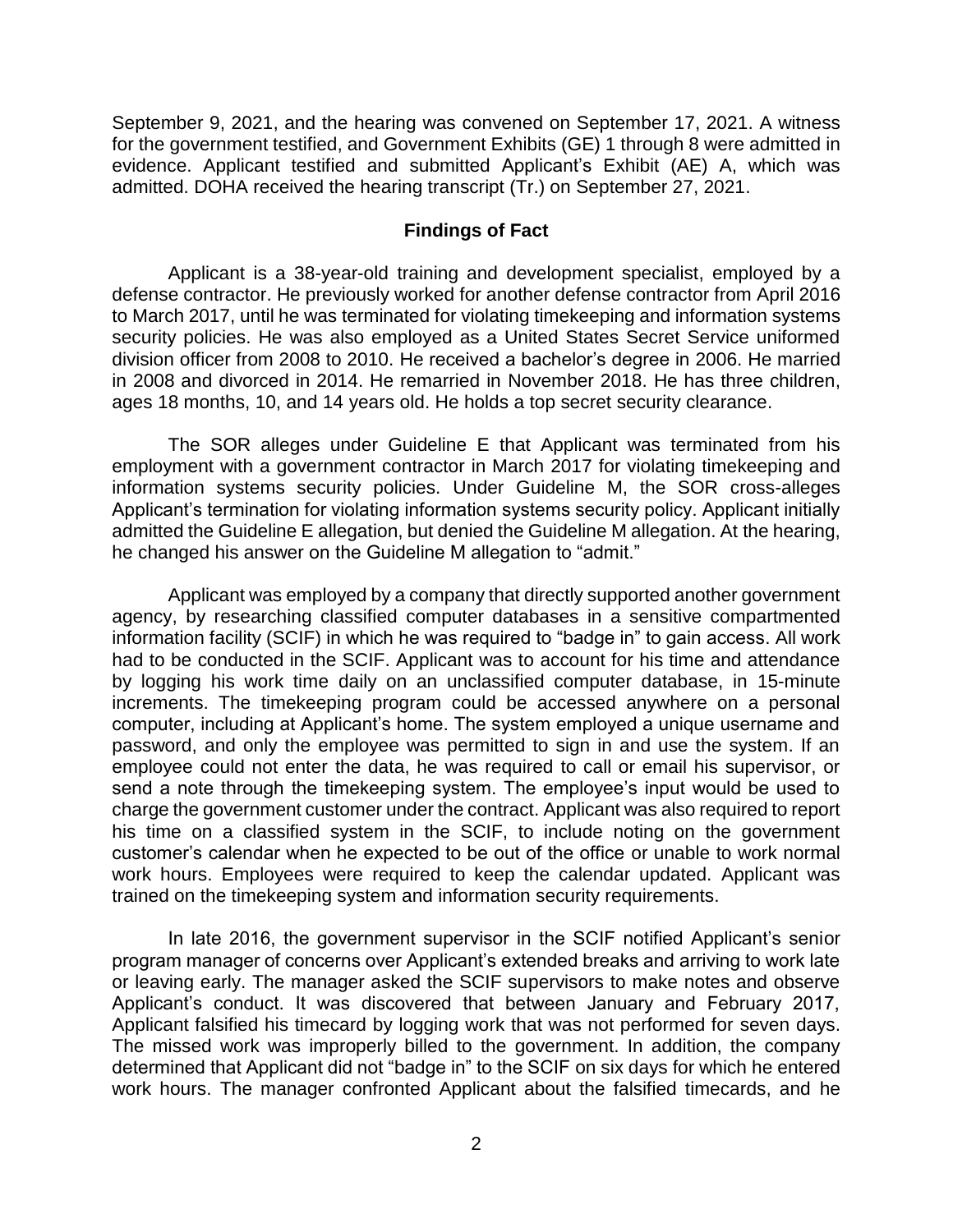denied it, but admitted to improperly certified working on two days that he did not work. Applicant did not elaborate on missed work or claim that he worked on alternate times or days to make up for missed regular workdays. The manager believed Applicant was lying about only falsifying two days of missed work.

 The company conducted an internal audit and Applicant was interviewed. admitted to giving his username and password to his girlfriend (now his spouse), to log into the timekeeping system and sending a certification of his work performed for the week. As a result, Applicant was placed on administrative leave, was "read off" the program, and barred from the SCIF. The manager notified Applicant that he was being terminated. Applicant never contested his termination with the company because he agreed that he mischarged two days and improperly allowed his girlfriend to certify his Applicant admitted fraudulently certifying working two days that he did not work. He also work hours.

 In testimony, Applicant continued to assert that he mischarged only two days, but corrected his timecard the following week to take leave. He stated that he had no desire to contest his termination from the company because he agreed that he initially mischarged the two days and allowed his girlfriend to submit his timecard. He also admitted to following another employee into the SCIF without "badging in," as a way to account for the inability of the system to show he was present in the SCIF, however he later denied it in testimony, claiming that he always "badged in" even when he walked in behind another employee.

Applicant claimed that he went to the emergency room in late February 2017, and was required to undergo an emergency procedure. He first testified that it was February  $4<sup>th</sup>$  or  $5<sup>th</sup>$ , then said it was the week of February  $9<sup>th</sup>$  or  $10<sup>th</sup>$ . His girlfriend took him to the hospital on a Wednesday evening after work for a test when he learned that he needed a procedure. At his direction, she returned home to open his laptop timekeeping program in which he had already logged in and pre-populated the fields with his work time for the week, and hit "send" on the program. She then returned to the hospital. Applicant admitted to regularly pre-populating his timecard before working the hours. When his girlfriend certified his timecard for him, he had populated work for the full week although he certified the timecard on a Wednesday evening. In testimony, Applicant claimed he regularly populated the entire work week on his timecard submissions, typically sent on Thursdays, but he did not know he had populated the entire week when he asked his girlfriend to certify his work. Applicant claimed that he asked her to certify it on Wednesday evening, even though he normally submitted it on Thursdays, because he did not know how long he would be in the hospital. He also stated that he could have accessed the program on his cell phone while in the hospital, but he was "out of it" and in too much pain to do so.

 Applicant produced character letters from friends and community leaders attesting to his honesty, reliability, family focus, and community involvement. He did not produce documentary evidence to support his claims regarding timekeeping or his hospital visit, nor did he produce his spouse or other witnesses to testify as to the events the evening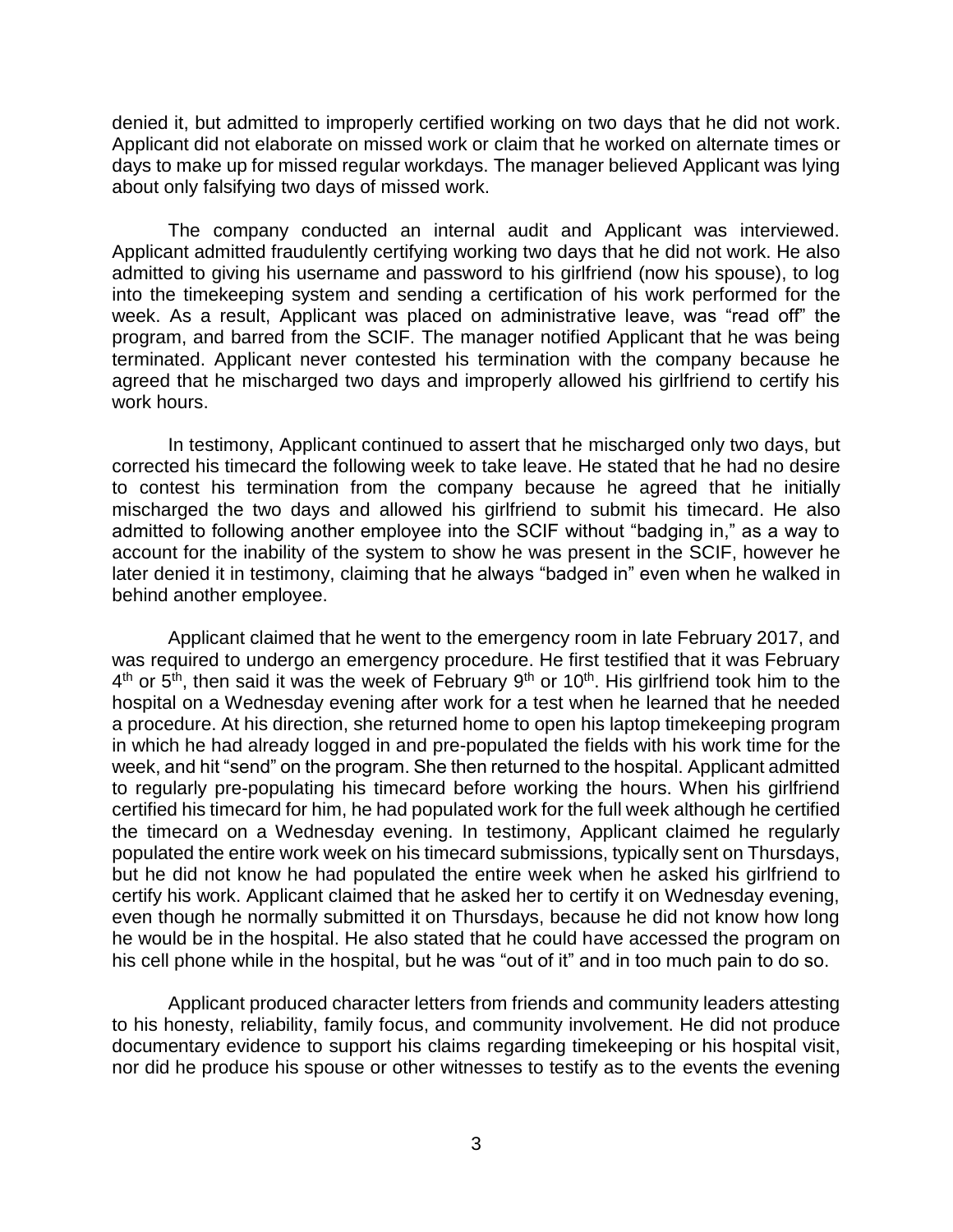he went to the hospital, company's timekeeping policies, SCIF entry practices, and work schedules.

### **Policies**

 "[N]o one has a 'right' to a security clearance." *Department of the Navy v. Egan*, 484 U.S. 518, 528 (1988). As Commander in Chief, the President has the authority to "control access to information bearing on national security and to determine whether an individual is sufficiently trustworthy to have access to such information." *Id.* at 527. The President has authorized the Secretary of Defense or his designee to grant applicants eligibility for access to classified information "only upon a finding that it is clearly consistent with the national interest to do so." Exec. Or. 10865 § 2.

 National security eligibility is predicated upon the applicant meeting the criteria contained in the adjudicative guidelines. These guidelines are not inflexible rules of law. Instead, recognizing the complexities of human behavior, an administrative judge applies these guidelines in conjunction with an evaluation of the whole person. An administrative administrative judge must consider a person's stability, trustworthiness, reliability, discretion, character, honesty, and judgment. AG ¶ 1(b). judge's overarching adjudicative goal is a fair, impartial, and commonsense decision. An

 The Government reposes a high degree of trust and confidence in persons with access to classified information. This relationship transcends normal duty hours and endures throughout off-duty hours. Decisions include, by necessity, consideration of the possible risk that the applicant may deliberately or inadvertently fail to safeguard classified information. Such decisions entail a certain degree of legally permissible extrapolation about potential, rather than actual, risk of compromise of classified information.

 Clearance decisions must be made "in terms of the national interest and shall in no sense be a determination as to the loyalty of the applicant concerned." Exec. Or. 10865 § 7. Thus, a decision to deny a security clearance is merely an indication the applicant has not met the strict guidelines the President and the Secretary of Defense have established for issuing a clearance.

 Initially, the Government must establish, by substantial evidence, conditions in the personal or professional history of the applicant that may disqualify the applicant from being eligible for access to classified information. The Government has the burden of establishing controverted facts alleged in the SOR. *Egan*, 484 U.S. at 531. "Substantial evidence" is "more than a scintilla but less than a preponderance." *See v. Washington Metro. Area Transit Auth.*, 36 F.3d 375, 380 (4th Cir. 1994). The guidelines presume a nexus or rational connection between proven conduct under any of the criteria listed therein and an applicant's security suitability. *See, e.g.,* ISCR Case No. 12-01295 at 3 (App. Bd. Jan. 20, 2015).

Once the Government establishes a disqualifying condition by substantial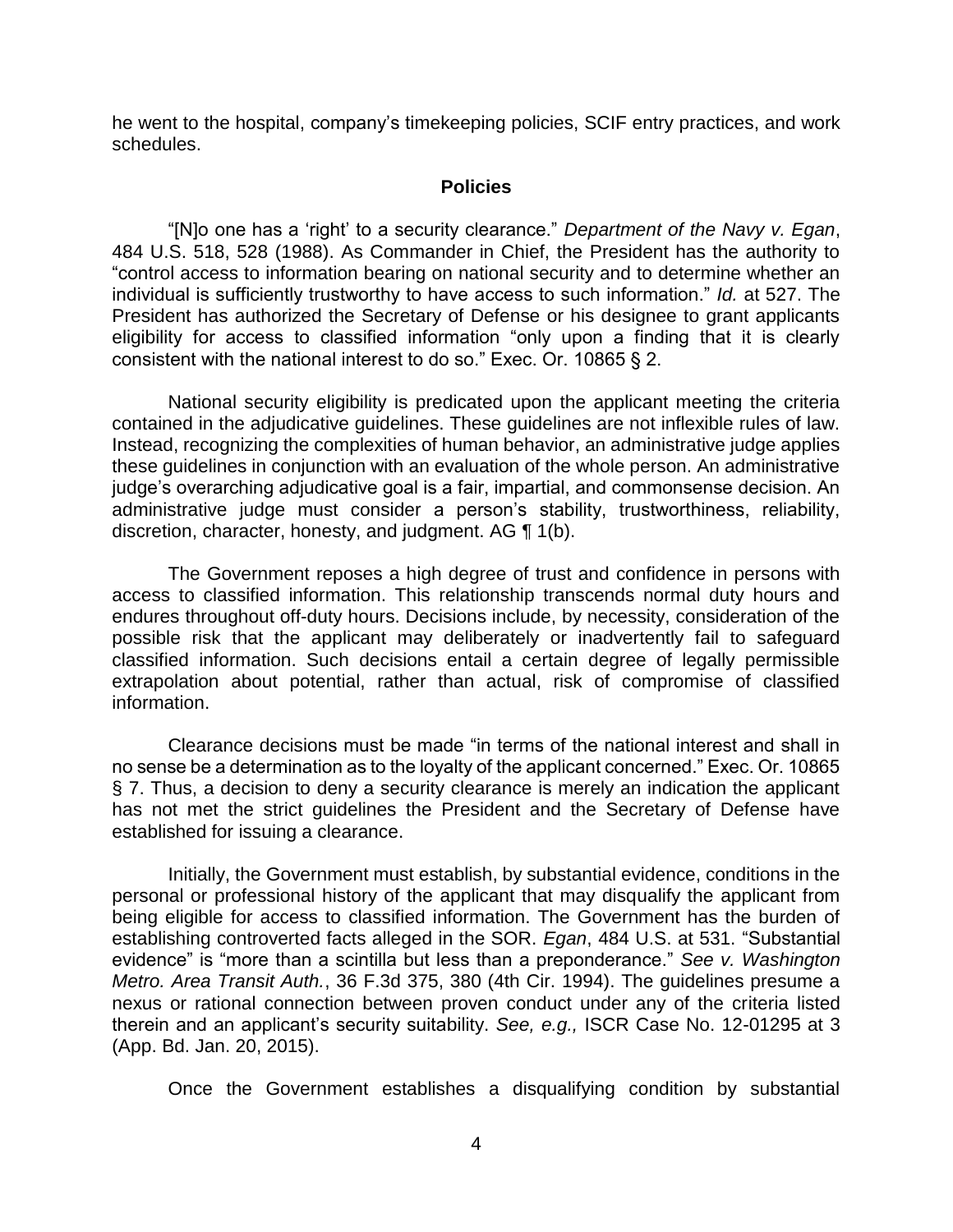evidence, the burden shifts to the applicant to rebut, explain, extenuate, or mitigate the facts. Directive ¶ E3.1.15. An applicant has the burden of proving a mitigating condition, and the burden of disproving it never shifts to the Government. *See, e.g.,* ISCR Case No. 02-31154 at 5 (App. Bd. Sep. 22, 2005).

An applicant "has the ultimate burden of demonstrating that it is clearly consistent with the national interest to grant or continue his security clearance." ISCR Case No. 01- 20700 at 3 (App. Bd. Dec. 19, 2002). "[S]ecurity clearance determinations should err, if they must, on the side of denials." *Egan*, 484 U.S. at 531; *see,* AG ¶ 1(d).

### **Analysis**

### **Guideline E: Personal Conduct**

The concern under this guideline is set out in AG ¶ 15:

Conduct involving questionable judgment, lack of candor, dishonesty, or unwillingness to comply with rules and regulations can raise questions about an individual's reliability, trustworthiness and ability to protect classified or sensitive information.

The relevant disqualifying conditions under AG ¶16 are:

 not sufficient for an adverse determination under any other single guideline, but which, when considered as a whole, supports a whole-person of candor, unwillingness to comply with rules and regulations, or other characteristics indicating that the individual may not properly safeguard (c) credible adverse information in several adjudicative issues areas that is assessment of questionable judgment, untrustworthiness, unreliability, lack classified or sensitive information; and

 (d) credible adverse information that is not explicitly covered under any other guideline and may not be sufficient by itself for an adverse determination, but which, when combined with all available information, untrustworthiness, unreliability, lack of candor, unwillingness to comply with rules and regulations, or other characteristics indicating that the individual may not properly safeguard classified or sensitive information. This includes supports a whole-person assessment of questionable judgment, but is not limited to, consideration of:

. . .

(3) a pattern of dishonesty or rule violations; and

(4) evidence of significant misuse of Government or other employer's time or resources.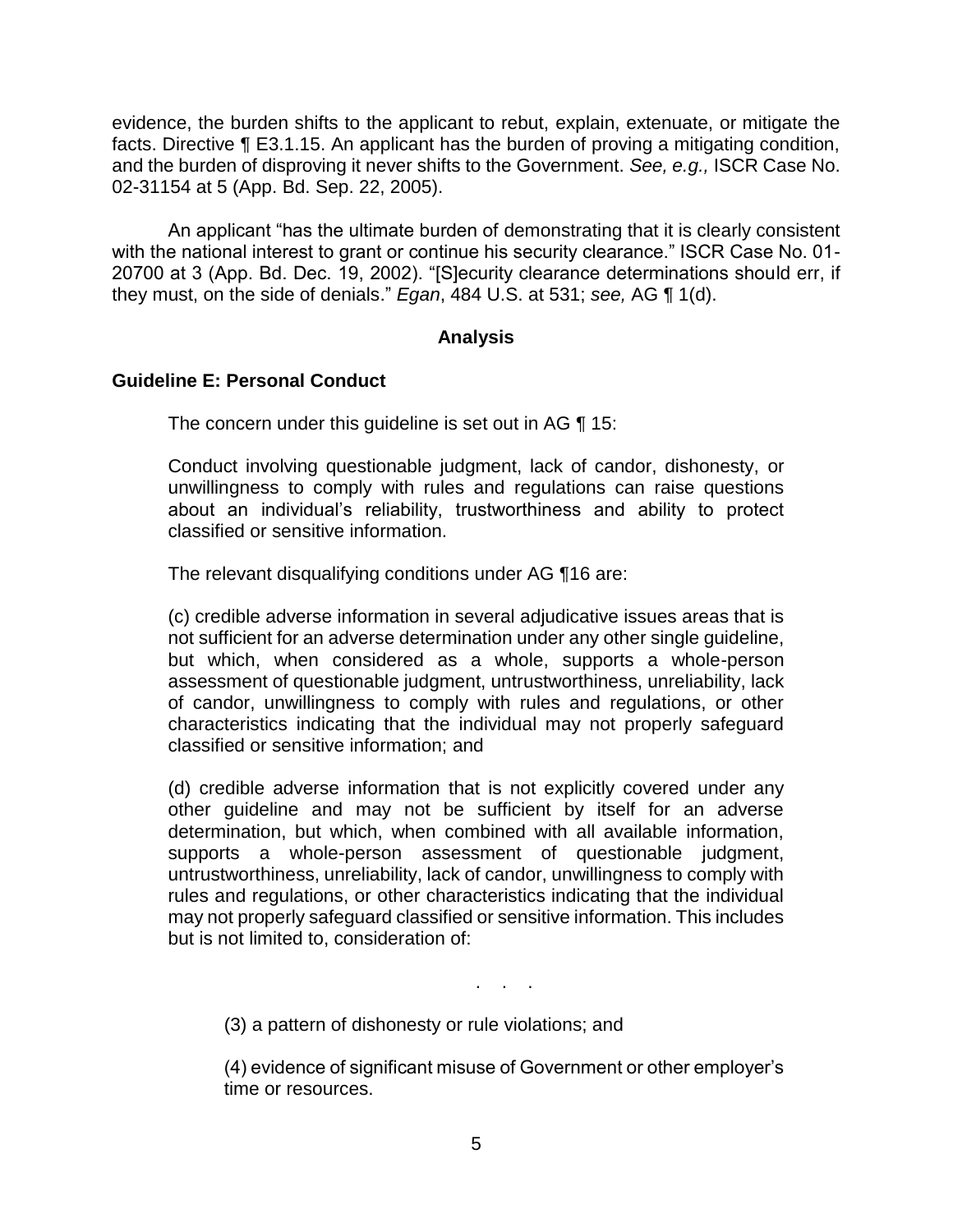Applicant's admissions and the evidence support a finding of questionable judgment, dishonesty, company policy violations, and misuse of the government's and his employer's time and resources. AG **[1]** 16(c) and (d) apply.

 Conditions that could mitigate personal conduct security concerns are provided under AG ¶ 17. The following are potentially applicable:

 (c) the offense is so minor, or so much time has passed, or the behavior is so infrequent, or it happened under such unique circumstances that it is unlikely to recur and does not cast doubt on the individual's reliability, trustworthiness, or good judgment;

 (d) the individual has acknowledged the behavior and obtained counseling to change the behavior or taken other positive steps to alleviate the stressors, circumstances, or factors that caused untrustworthy, unreliable, or other inappropriate behavior, and such behavior is unlikely to recur; and

 (e) the individual has taken positive steps to reduce or eliminate vulnerability to exploitation, manipulation, or duress.

 Applicant's conduct, taken as a whole, shows the wrongful use of the company's timekeeping policies to permit his girlfriend to certify his time that he knew or should have known was incorrect, and repeated mischarging of time that was not worked. He admitted that this was a violation of company policy. I found Applicant's testimony to be elusive, at times evasive, and utterly unconvincing. He failed to produce sufficient evidence to counter the testimony of the government's witness and the company's records. In testimony, Applicant also admitted to, and then denied, improperly entering a SCIF without "badging in" as required. Although this was not alleged in the SOR and will not be considered for disqualifying purposes, it may be considered when making a credibility determination, in the application of mitigating conditions, and in my whole-person analysis.

 Based on the totality of the allegations and recurring inappropriate conduct, evidence to alleviate those concerns. The allegations are not minor, nor did they occur in unique circumstances where they are not likely to recur. He has not accepted full responsibility for his conduct, and failed to show sufficient mitigating evidence. I find no Applicant's judgment continues to be questionable. He has not submitted sufficient mitigating condition is fully applicable.

#### **Guideline M: Use of Information Technology**

AG **[1** 39 expresses the security concern pertaining to use of information technology systems:

 Failure to comply with rules, procedures, guidelines or regulations pertaining to information technology systems may raise security concerns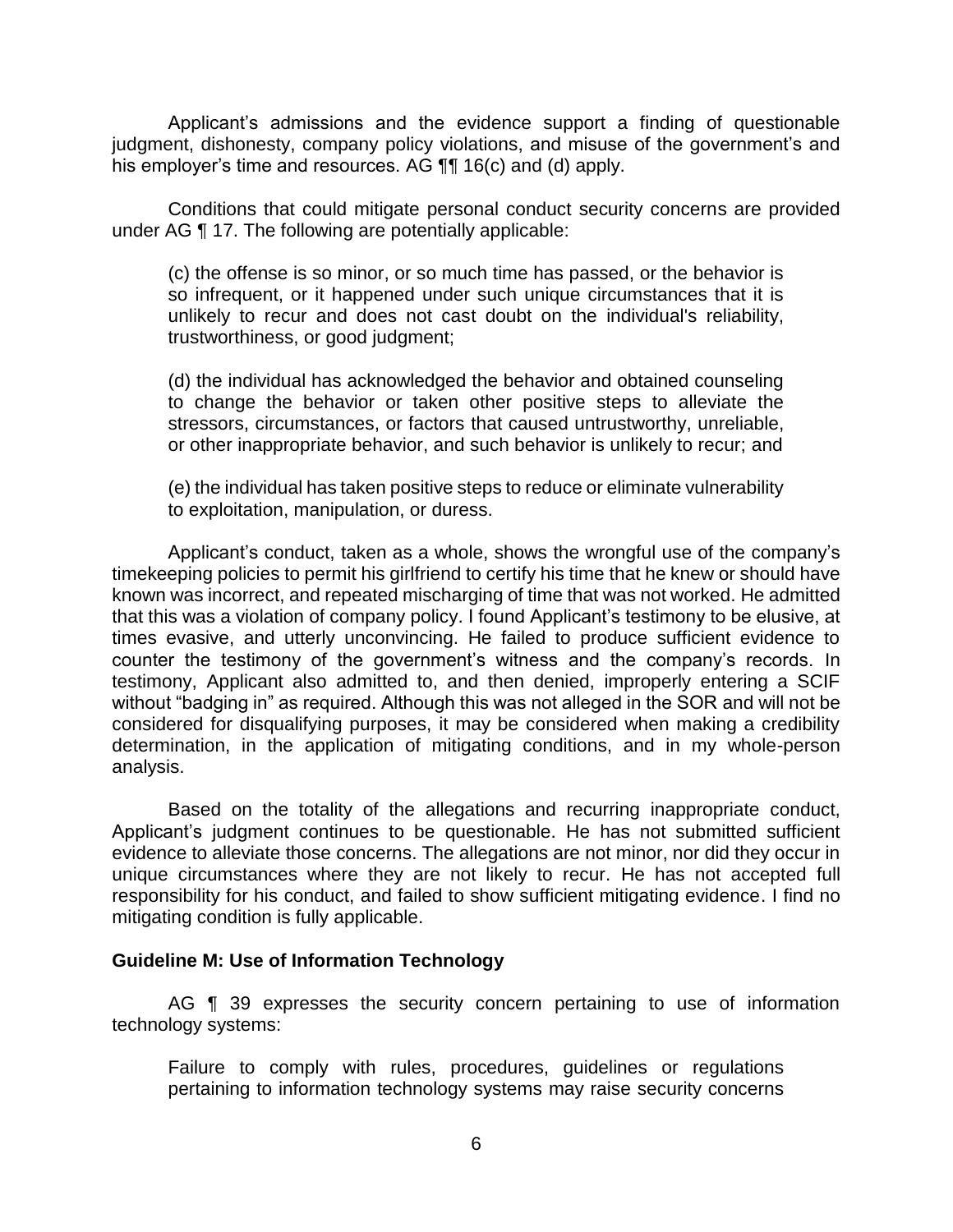about an individual's reliably and trustworthiness, calling into question the willingness or ability to properly protect sensitive systems, networks, and information. Information Technology Systems includes any computerbased, mobile, or wireless device used to create, store, access, process, manipulate, protect, or move information. This includes any component, whether integrated into a larger system or not, such as hardware, software, or firmware, used to enable or facilitate these operations.

AG ¶ 40 describes conditions that could raise a security concern and may be disqualifying. I considered the following relevant:

(e) unauthorized use of any information technology system.

 Applicant wrongly permitted his girlfriend to certify his timecard on his behalf, a violation of company policy. AG ¶ 40(e) applies.

I have considered all of the mitigating conditions under AG ¶ 41 and considered the following relevant:

 (a) so much time has elapsed since the behavior happened, or it happened under such unusual circumstances, that it is unlikely to recur and does not cast doubt on the individual's reliability, trustworthiness, or good judgment;

 (b) the misuse was minor and done solely in the interest of organizational efficiency and effectiveness;

 (c) the conduct was unintentional or inadvertent and was followed by a prompt, good-faith effort to correct the situation and by notification to appropriate personnel; and

 (d) the misuse was due to improper or inadequate training or unclear instructions.

Applicant's conduct was intentional, recent, and recurring. He was trained and understood how to use the timekeeping system. He showed poor judgment and was terminated for violations of the company and security policies. Applicant admitted to improperly allowing his girlfriend to certify his timecard, but attempted to justify his actions based on his medical condition at the time. This incident alone may be mitigated by time or otherwise minor, but overall, I find Applicant's response to the allegations to be evasive, unrepentant, and unconvincing. He did not submit sufficient evidence to refute the Government's allegations, and I am convinced his improper use of the timecard system was knowing and intentional. No mitigating condition fully applies.